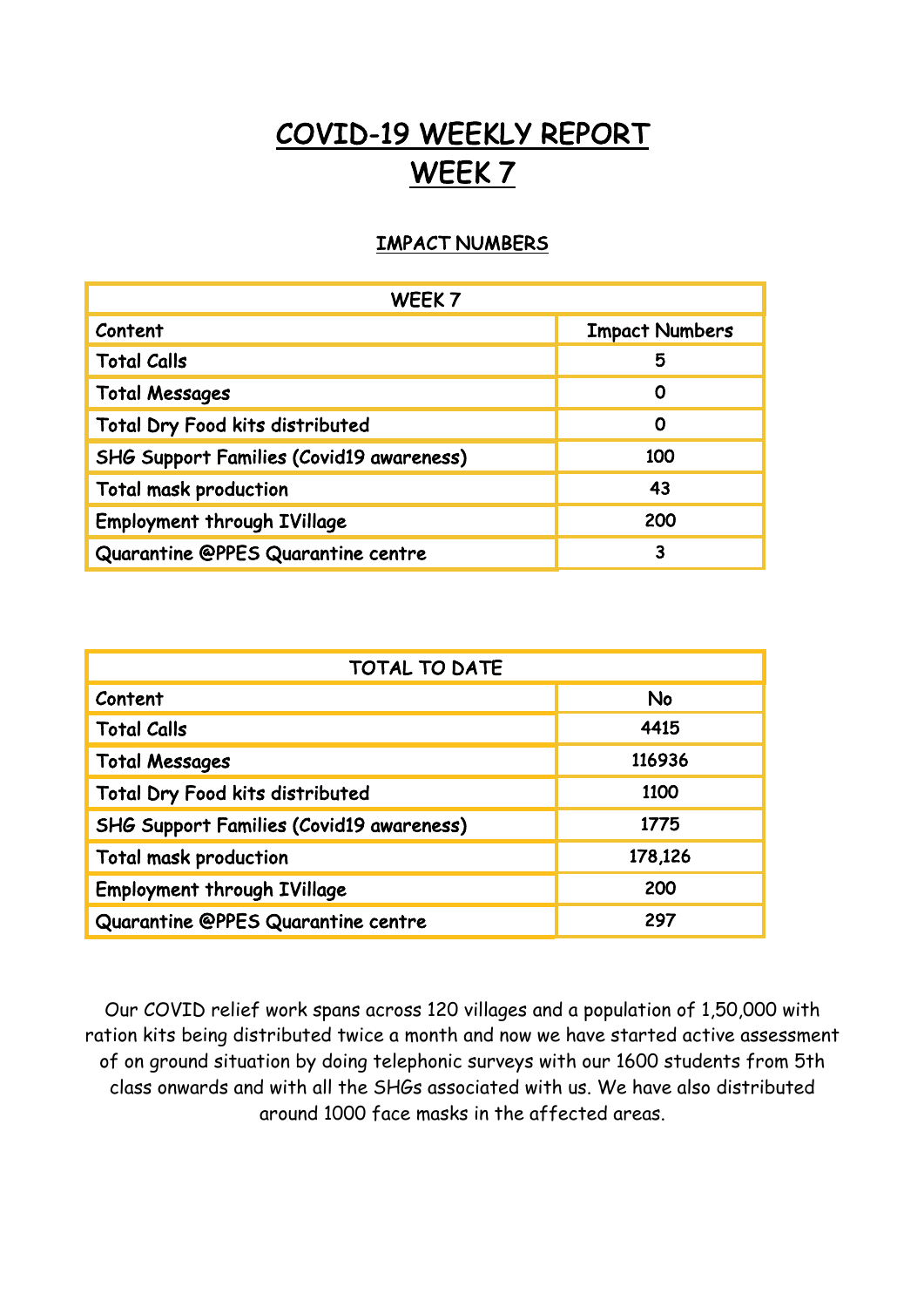We at Pardada Pardadi are now planning for the next phase of development in COVID 19 relief work, that is rehabilitation of those who have been affected and we are building up a fund that will help those families re-establish themselves back on their feet.



## Destiny is not predetermined

*"Some succeed because they are destined to, but most succeed because they are determined ."– Henry Van Dyke*

The story of Radha is probably an epitome of the thought that destiny is not predetermined and with sheer determination one can attain anything in life.

Radha is one of the oldest alumni of PPES. She belongs to a joint family from Malakpur village of Anupshahar. Life has been really hard for her from the beginning. Ever since her father passed away, her mother takes care of the house and also earns a living by farming. She has three brothers and one sister. Her sister is married and the eldest brother works as a labourer in Gurgaon. The youngest one stays at home to help her mother and the middle one lives with her in Bangalore. He is pursuing a "Learn and Earn" program from the same institute from where she did her diploma. She joined Pardada Pardadi in 2007 when she was in class 3 and in 2012 she completed her studies and went to Bangalore to pursue a 3 years diploma course in Computer Science.

She strongly believes that challenges are part and parcel of life and the individual alone has to overcome them. She says that these challenges help one to grow holistically. She shares with us some of the challenges she faced and still faces.

"When I came to Bangalore, I faced many challenges. Since I was from the Art stream, I had difficulty in learning new subjects that mostly included Physics and Maths concepts. I used to take more time than my